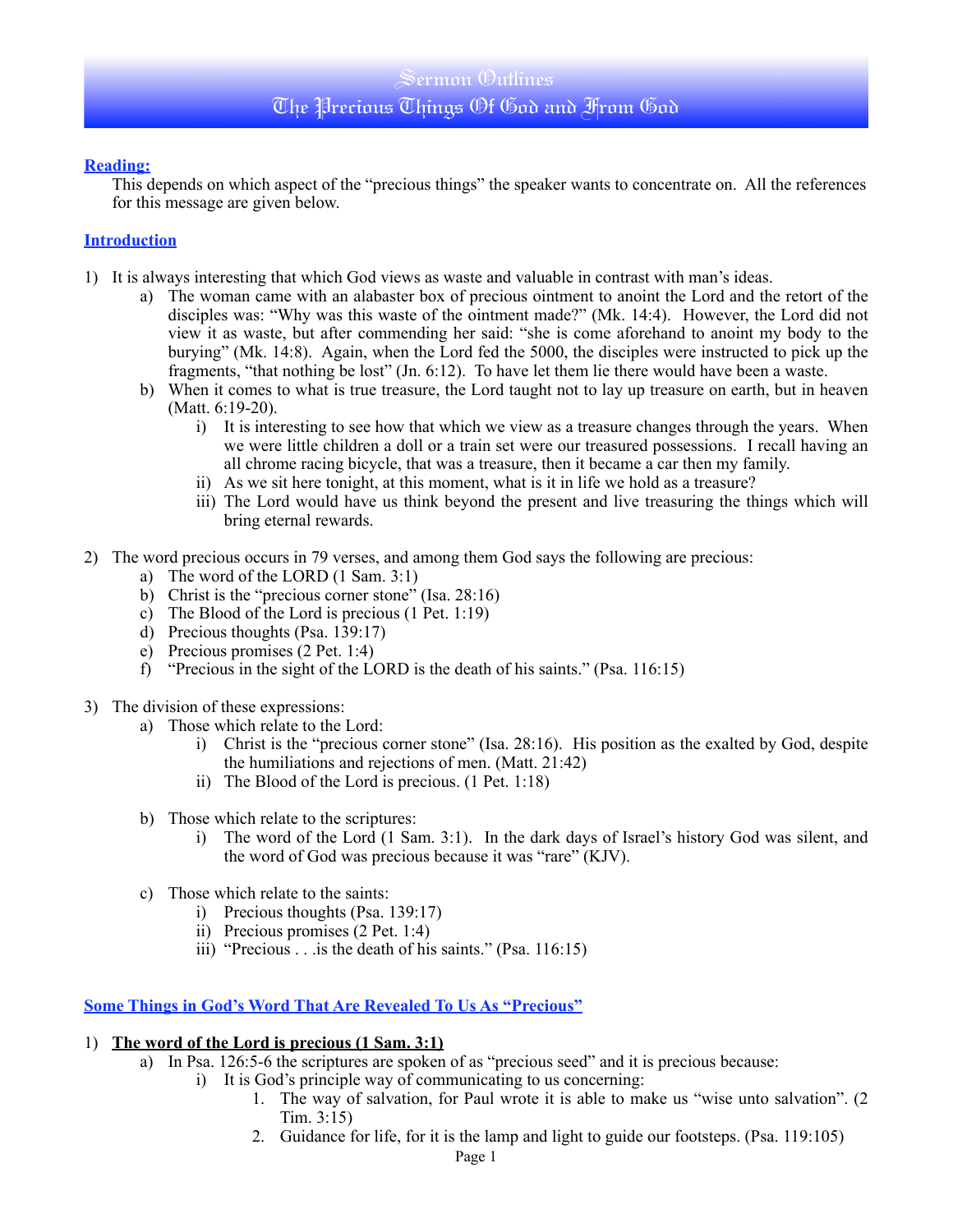### Sermon Outlines

## The Precious Things Of God and From God

- 3. Spiritual correction, for it is God's final authority for doctrine, reproof, and correction for spiritual growth. (2 Tim. 3:16)
- 4. Reveals to us the wonders of Christ. (Jn. 5:39)

#### 2) **He is the precious corner stone** (Isa. 28:16)

- a) When our Lord was here and first began His public ministry we are informed of the response of the people:
	- i) They heard Him gladly. (Mk. 12:37)
	- ii) They wondered at the gracious words which proceedeth out of His mouth. (Lk. 4:22)
- b) Then things changed. He was too straight and honest, and instead of admiration there was a mixture of envy (Matt. 27:18) and hatred (Lk. 19:14; Jn. 15:24-25). Against this background He told the parable of the husbandmen and the Master sending His Son, the Heir whom they slew (Matt. 21:33-41). Against the background of His rejection He revealed God's purposes for Him, saying: "Jesus saith unto them, Did ye never read in the scriptures, The stone which the builders rejected, the same is become the head of the corner: this is the Lord's doing, and it is marvelous in our eyes?" (Matt. 21:42)
- c) He exclusively is the:
	- i) Foundation Stone, so strong and secure (Isa. 28:16)
	- ii) Corner Stone, pre-eminent and permanent (Eph. 2:20)
	- iii) Precious Stone, perfect and priceless beyond computation (1 Pet. 2:7)
	- iv) Cut Stone, Mighty to break and subdue (Dan. 2:34)
	- v) Living Stone, raised from the dead and lives in the power of an endless life (1 Pet 2:4; Heb. 7:16)
	- vi) Tried Stone, tested but utterly impervious to sin, without sin or fault (Isa. 28:16; Jn. 18:38; Heb. 4:15).

#### 3) **The blood of the Lord Jesus Christ is precious (1 Pet. 1:19)**

- a) It is precious because, it alone:
	- i) Can cleanse from every sin (1 Jn. 1:7)
	- ii) Can redeem man to God and make men kings and priests unto God (Rev. 5:10)
	- iii) Can assure of perfect and eternal security. To Israel God said: "When I see the Blood, I will pass over you" (Ex. 12:13; Rom. 5:9)
	- iv) Can give peace with God (Col. 1:20)
	- v) Can purge the conscience (Heb. 9:14)
- b) Because of whose it was: being the Blood of "Christ" (1 Cor. 10:16); "Jesus" (Heb. 10:19); the "Lord" (1 Cor. 11:27); "Jesus Christ" (1 Pet. 1:2); "His Son" (1 Jn. 1:7); and "His own" (Acts 20:28).

Well may we sing with heartfelt praise:

Christ our Redeemer died on the cross, Died for the sinner, paid all his due. All who receive Him need never fear, Yes, He will pass, will pass over you.

*Refrain When I see the blood, when I see the blood, When I see the blood, I will pass, I will pass over you.*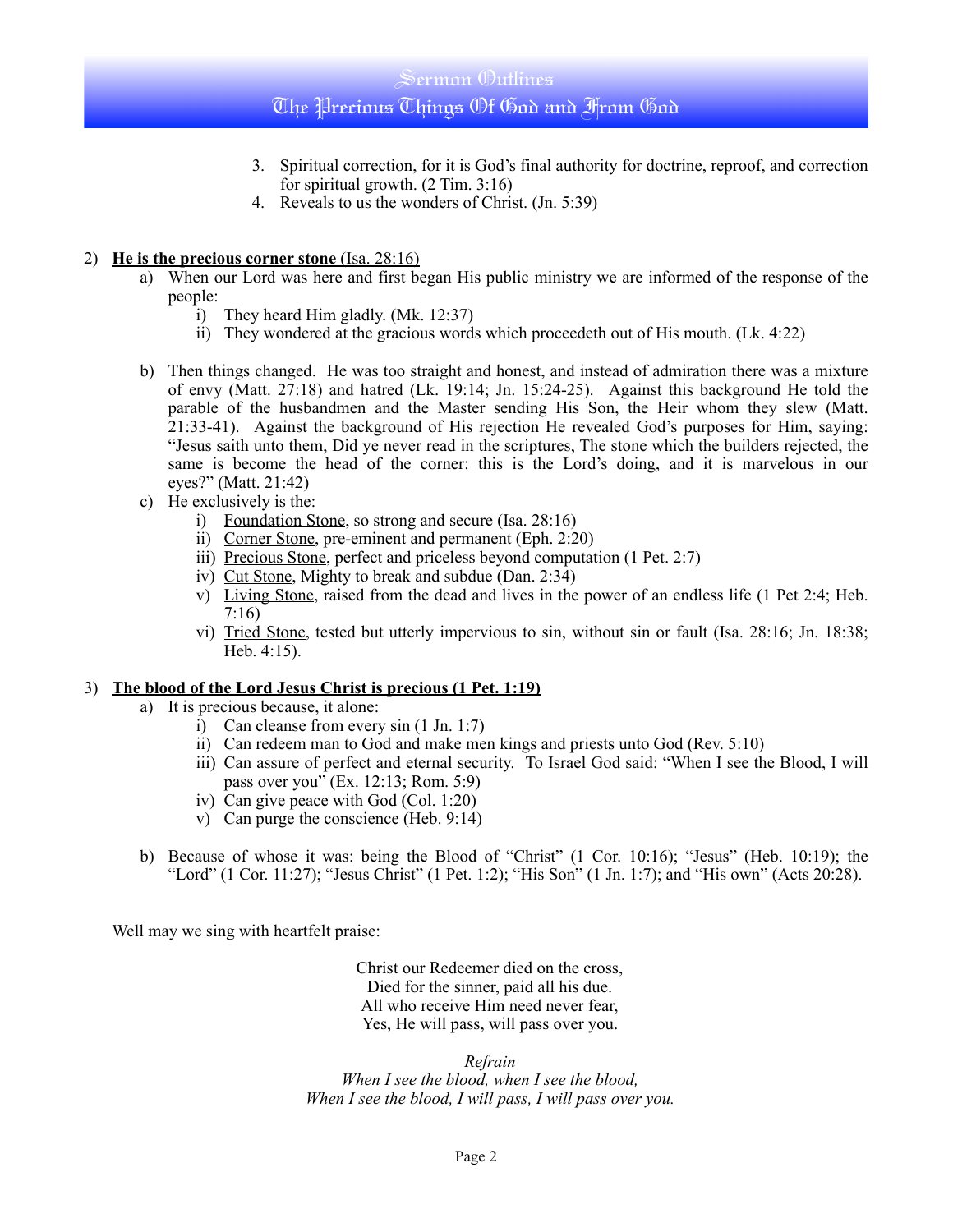Chiefest of sinners, Jesus will save; As He has promised, so He will do; Oh, sinner, hear Him, trust in His Word, Then He will pass, will pass over you.

Judgment is coming, all will be there. Who have rejected, who have refused? Oh, sinner, hasten, let Jesus in, Oh, He will pass, will pass over you.

O great compassion! O boundless love! Jesus hath power, Jesus is true; All who believe are safe from the storm, Oh, He will pass, will pass over you.

*. . . John G. Foote & E. A. H*

#### 4) **Precious Promises (2 Pet. 1:4)**

- a) We live in a world under the power of the Devil who is a liar (Jn. 8:44) and from infancy all humanity tells lies (Psa. 58:3). Promises are broken and the spoken word means nothing. In contrast to Satan and man the God of truth (Deut. 32:4) of whom it is said: "Thy word is true" (Psa. 119:160) and the "scripture cannot broken" (Jn. 10:35), gives us "exceeding great and precious promises" (2 Pet. 1:4). Some of those promises are:
	- i) "I give unto them (His sheep) eternal life; and they shall never perish" (Jn. 10:28)
	- ii) "If I go and prepare a place for you, I will come again, and receive you unto myself" (Jn. 14:3)
	- iii) "My God shall supply all your need" (Phil. 4:19)
	- iv) "All the promises of God in Him are yea, and in Him Amen, unto the glory of God by us" (2 Cor. 1:20)

#### **5) Precious in the sight of the Lord is the death of His saints (Psa. 116:15)**

- a) The question is, "Why is the death of a saint precious in the sight of the Lord?" Some of the reasons it is precious to the Lord is because:
	- i) It is the sowing of the seed which results in bringing forth fruit. (Jn. 12:24)
	- ii) It will, in part, result in the Lord seeing "the travail of His soul, and shall be satisfied" (Isa. 53:11)
	- iii) It will, by their resurrection, be a declaration of the defeat of Satan, even as our Lord's was (Heb. 2:14-15).

#### **6) Precious thoughts (Psa. 139:17)**

- a) While this Psalm reminds us that God is all knowing (vv. 1-6); ever present (vv. 7-12); all powerful (vv. 13-18); and unchangingly righteous (vv. 19-24); yet by these truths it is a Psalm of comfort. At the end of each stanza a comment of assurance or encouragement is made:
	- i) "Such knowledge is too wonderful for me; it is high, I cannot attain unto it"  $(v. 6)$
	- ii) "The darkness hideth not from Thee; but the night shineth as the day: the darkness and the light are both alike to Thee" (v. 12)
	- iii) "How precious also are thy thoughts unto me, O GOD! how great is the sum of them! If I should count them, they are more in number than the sand: when I awake, I am still with Thee" (vv. 17-18)
	- iv) "Search me, O GOD . . . and know my thoughts. . . and lead me in the way everlasting" (vv. 23-24).